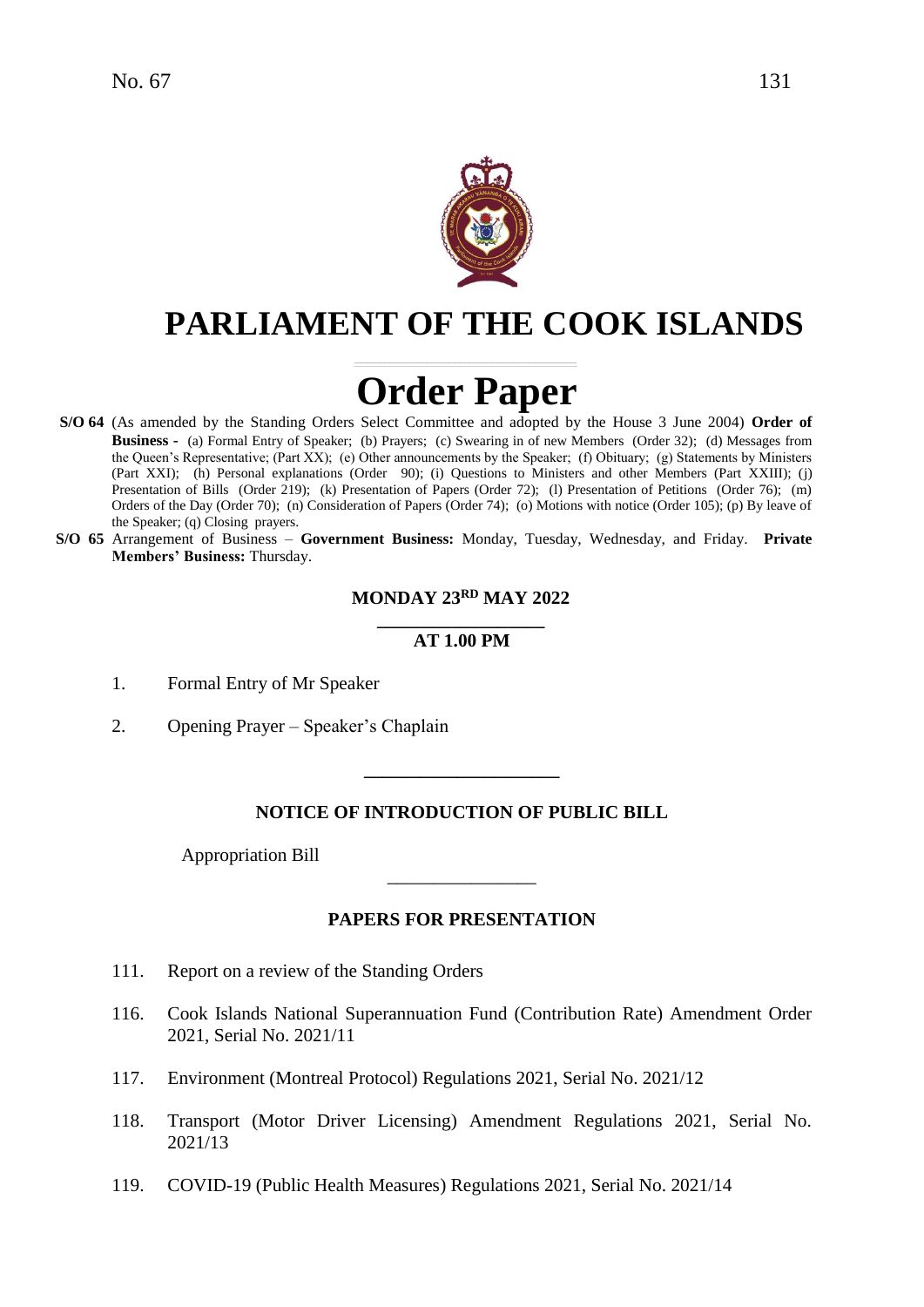- 120. COVID-19 (Air Border Entry Requirements) Regulations 2021, Serial No. 2021/15
- 121. Public Expenditure Review Committee (Appointment of Other Committee Members) Order 2021, Serial No. 2021/16
- 122. Justices of the Peace (Remuneration) Regulations 2021, Serial No. 2021/17
- 123. Te Mato Akamoeau Office of the Ombudsman Annual Report 2020-21
- 124. COVID-19 (Public Health Measures) Amendment Regulations 2022, Serial No. 2022/01
- 125. COVID-19 (Public Health Measures) Amendment Regulations (No. 2) 2022, Serial No. 2022/02
- 126. Ombudsman (Terms and Conditions of Appointment) Order 2022, Serial No. 2022/03
- 127. COVID-19 (Air Border Entry Requirements) Amendment Regulations 2022, Serial No. 2022/04
- 128. COVID-19 (Air Border Entry Requirements) Amendment Regulations (No. 2) 2022, Serial No. 2022/05
- 129. COVID-19 (Air Border) Regulations 2022, Serial No. 2022/06
- 130. COVID-19 (Public Health Measures) Amendment Regulations (No. 3) 2022, Serial No. 2022/07
- 131. International Relationship Property Trusts Regulations 2022, Serial No. 2022/08
- 132. Cook Islands Immigration Act Commencement Order 2022, Serial No. 2022/09
- 133. Cook Islands Immigration Regulations 2022, Serial No. 2022/10

**\_\_\_\_\_\_\_\_\_\_\_\_\_\_\_\_\_\_\_**

- 134. COVID-19 (Public Health Measures) Regulations 2022, Serial No. 2022/11
- 135. COVID-19 (Border Entry Requirements) Regulations 2022, Serial No. 2022/12
- 137. PERC Report on Complaint regarding Integrity of Information produce by Revenue Management Division (RMD)
- 138. PERC Report on Complaint received regarding Revenue Management Division at Ministry of Finance
- 139. Public Account Committee Report on the Review of the Appropriation 2022-23